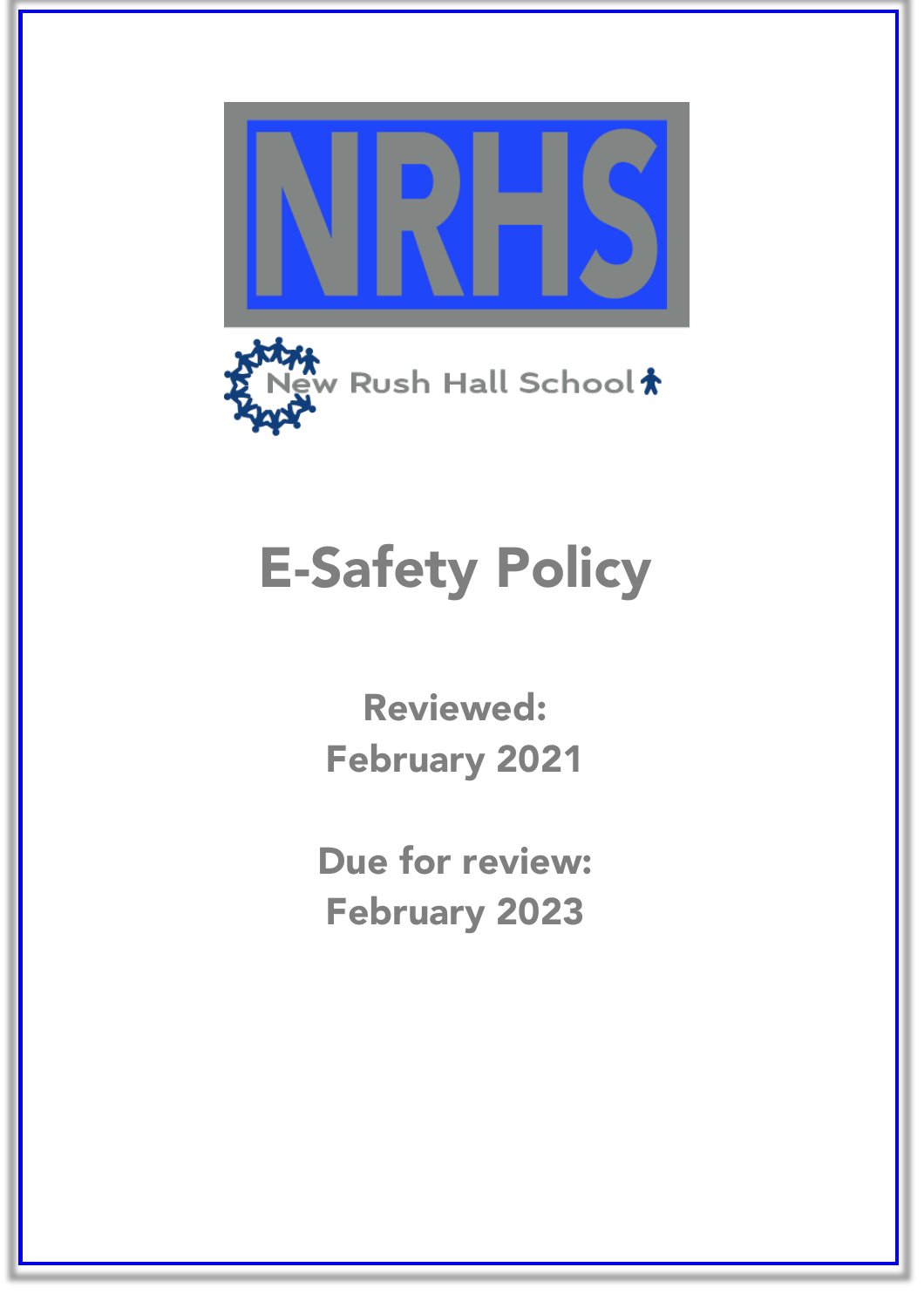## Aims

Our school aims to:

- Have robust processes in place to ensure the online safety of pupils, staff, volunteers and governors
- Deliver an effective approach to online safety, which empowers us to protect and educate the whole school community in its use of technology
- Establish clear mechanisms to identify, intervene and escalate an incident, where appropriate

# Legislation and guidance

This policy is based on the Department for Education's (DfE) statutory safeguarding guidance, Keeping Children Safe in Education, and its advice for schools on:

- Teaching online safety in schools
- Preventing and tackling bullying and cyber-bullying: advice for headteachers and school staff
- Relationships and sex education remove if not applicable, see section 4
- Searching, screening and confiscation

It also refers to the Department's quidance on protecting children from radicalisation.

It reflects existing legislation, including but not limited to the Education Act 1996 (as amended), the Education and Inspections Act 2006 and the Equality Act 2010. In addition, it reflects the Education Act 2011, which has given teachers stronger powers to tackle cyber-bullying by, if necessary, searching for and deleting inappropriate images or files on pupils' electronic devices where they believe there is a 'good reason' to do so.

The policy also takes into account the National Curriculum computing programmes of study.

## Roles and responsibilities

## The governing board

The governing board has overall responsibility for monitoring this policy and holding the headteacher to account for its implementation.

The governing board will co-ordinate regular meetings with appropriate staff to discuss online safety, and monitor online safety logs as provided by the designated safeguarding lead (DSL).

All governors will:

- Ensure that they have read and understand this policy
- Agree and adhere to the terms on acceptable use of the school's ICT systems and the internet.

## The headteacher

The headteacher is responsible for ensuring that staff understand this policy, and that it is being implemented consistently throughout the school.

## The designated safeguarding lead

Details of the school's safeguarding team are set out in our child protection and safeguarding policy as well relevant job descriptions.

The DSL takes lead responsibility for online safety in school, in particular: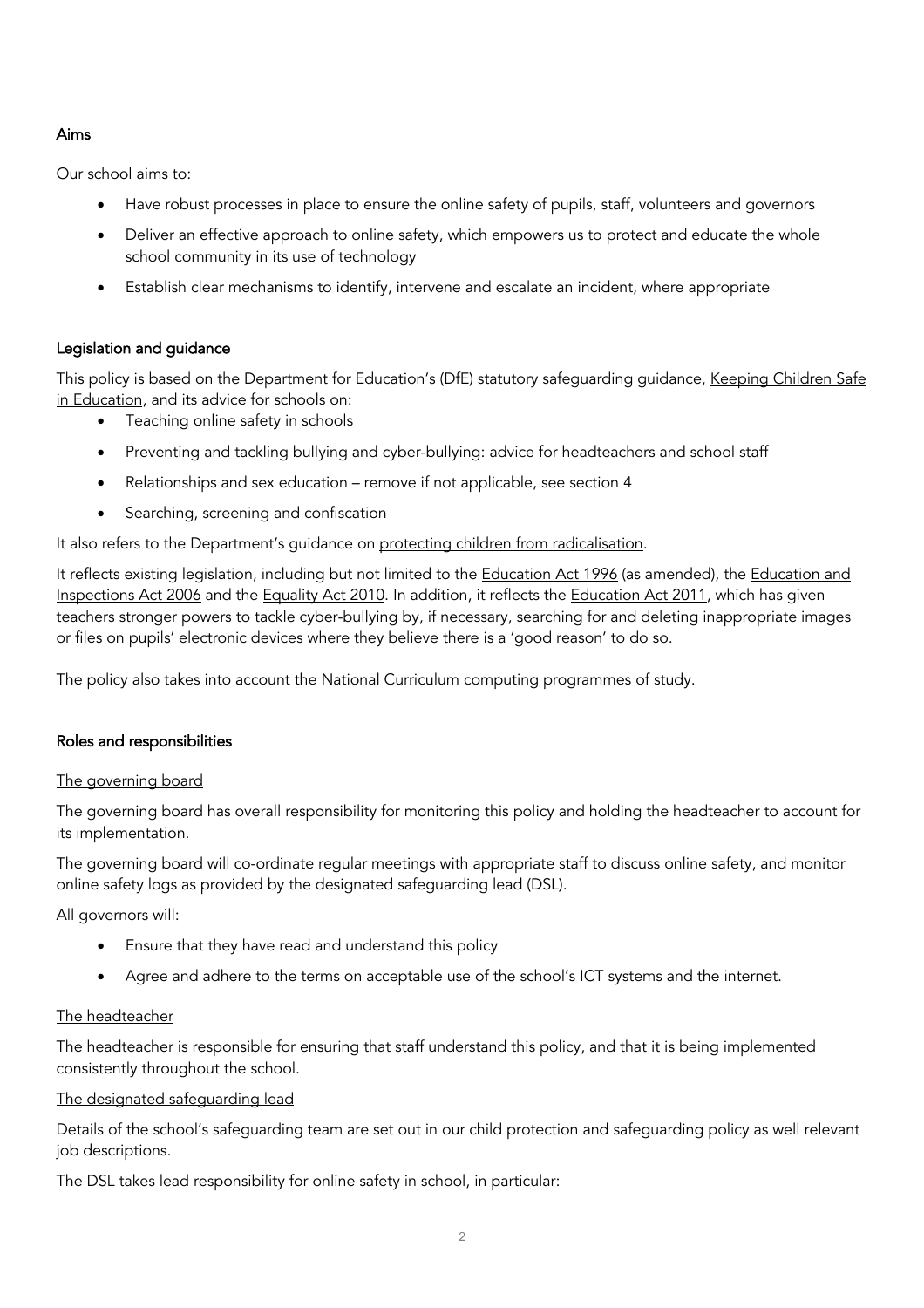- Supporting the headteacher in ensuring that staff understand this policy and that it is being implemented consistently throughout the school
- Working with the headteacher, ICT manager and other staff, as necessary, to address any online safety issues or incidents
- Ensuring that any online safety incidents are logged and dealt with appropriately in line with this policy
- Ensuring that any incidents of cyber-bullying are logged and dealt with appropriately in line with the school behaviour policy
- Updating and delivering staff training on online
- Liaising with other agencies and/or external services if necessary
- Providing regular reports on online safety in school to the headteacher and/or governing board

This list is not intended to be exhaustive.

#### The ICT/Network manager

The ICT manager is responsible for:

- Putting in place appropriate filtering and monitoring systems, which are updated on a regular basis and keep pupils safe from potentially harmful and inappropriate content and contact online while at school, including terrorist and extremist material
- Ensuring that the school's ICT systems are secure and protected against viruses and malware, and that such safety mechanisms are updated regularly
- Conducting a full security check and monitoring the school's ICT systems on a regular basis
- Blocking access to potentially dangerous sites and, where possible, preventing the downloading of potentially dangerous files
- Ensuring that any online safety incidents are logged and dealt with appropriately in line with this policy
- Ensuring that any incidents of cyber-bullying are dealt with appropriately in line with the school behaviour policy

This list is not intended to be exhaustive.

## All staff and volunteers

All staff, including contractors and agency staff, and volunteers are responsible for:

- Maintaining an understanding of this policy
- Implementing this policy consistently
- Agreeing and adhering to the terms on acceptable use of the school's ICT systems and the internet, and ensuring that pupils follow the school's terms on acceptable use (appendices 1 and 2)
- Working with the DSL to ensure that any online safety incidents are logged and dealt with appropriately in line with this policy
- Ensuring that any incidents of cyber-bullying are dealt with appropriately in line with the school behaviour policy

This list is not intended to be exhaustive.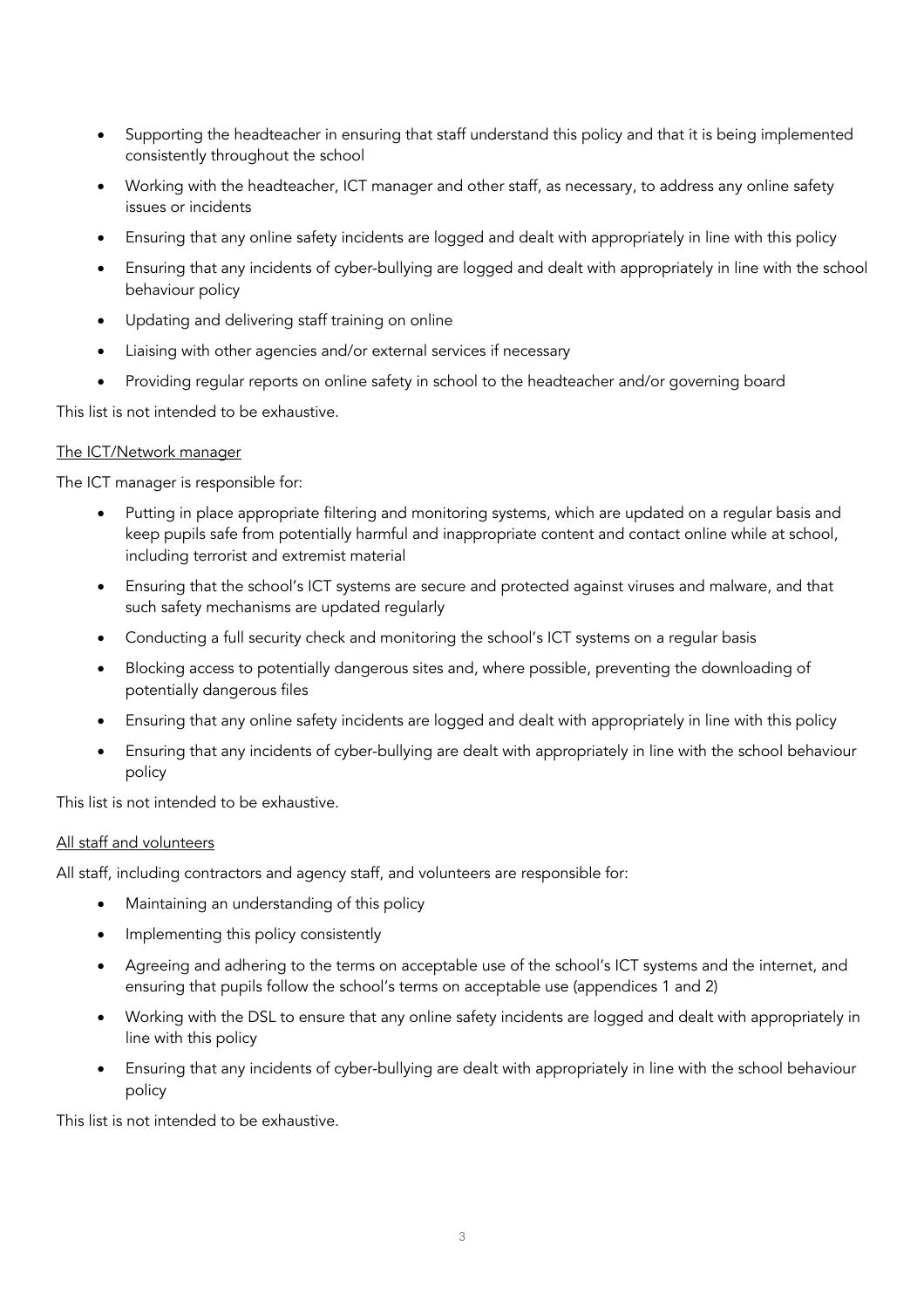## Parents

Parents are expected to:

- Notify a member of staff or the headteacher of any concerns or queries regarding this policy
- Ensure their child has read, understood and agreed to the terms on acceptable use of the school's ICT systems and internet (appendices 1 and 2)

Parents can seek further guidance on keeping children safe online from the following organisations and websites:

- What are the issues? UK Safer Internet Centre
- Hot topics Childnet International
- Parent factsheet Childnet International

## Visitors and members of the community

Visitors and members of the community who use the school's ICT systems or internet will be made aware of this policy, when relevant, and expected to read and follow it. If appropriate, they will be expected to agree to the terms on acceptable use (see Acceptable Use policy).

# Educating pupils about online safety

Pupils will be taught about online safety as part of the curriculum:

From September 2020 all schools will have to teach:

- Relationships education and health education in primary schools
- Relationships and sex education and health education in secondary schools

In Key Stage 1, pupils will be taught to:

- Use technology safely and respectfully, keeping personal information private
- Identify where to go for help and support when they have concerns about content or contact on the internet or other online technologies

Pupils in Key Stage 2 will be taught to:

- Use technology safely, respectfully and responsibly
- Recognise acceptable and unacceptable behaviour
- Identify a range of ways to report concerns about content and contact

## *By the end of primary school, pupils will know:*

- *That people sometimes behave differently online, including by pretending to be someone they are not.*
- *That the same principles apply to online relationships as to face-to-face relationships, including the importance of respect for others online including when we are anonymous*
- *The rules and principles for keeping safe online, how to recognise risks, harmful content and contact, and how to report them*
- *How to critically consider their online friendships and sources of information including awareness of the risks associated with people they have never met*
- *How information and data is shared and used online*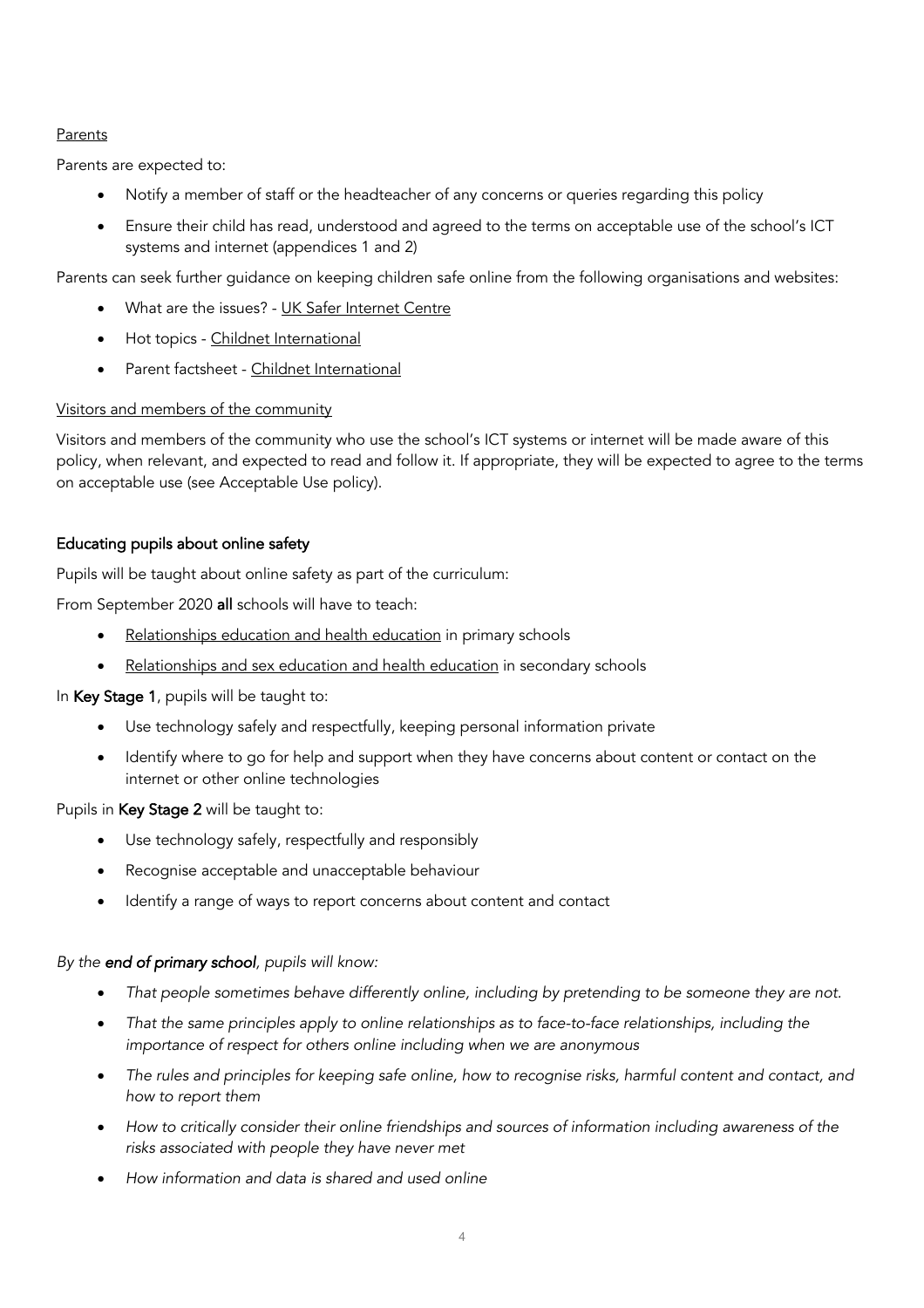• *How to respond safely and appropriately to adults they may encounter (in all contexts, including online) whom they do not know*

In Key Stage 3, pupils will be taught to:

- Understand a range of ways to use technology safely, respectfully, responsibly and securely, including protecting their online identity and privacy
- Recognise inappropriate content, contact and conduct, and know how to report concerns
- Pupils in Key Stage 4 will be taught:
- To understand how changes in technology affect safety, including new ways to protect their online privacy and identity
- How to report a range of concerns

*By the end of secondary school, they will know:*

- Their rights, responsibilities and opportunities online, including that the same expectations of behaviour apply in all contexts, including online
- About online risks, including that any material someone provides to another has the potential to be shared online and the difficulty of removing potentially compromising material placed online
- Not to provide material to others that they would not want shared further and not to share personal material which is sent to them
- What to do and where to get support to report material or manage issues online
- The impact of viewing harmful content
- That specifically sexually explicit material (e.g. pornography) presents a distorted picture of sexual behaviours, can damage the way people see themselves in relation to others and negatively affect how they behave towards sexual partners
- That sharing and viewing indecent images of children (including those created by children) is a criminal offence which carries severe penalties including jail
- How information and data is generated, collected, shared and used online
- *How to identify harmful behaviours online (including bullying, abuse or harassment) and how to report, or find support, if they have been affected by those behaviours*

The safe use of social media and the internet will also be covered in other subjects where relevant.

The school will use assemblies to raise pupils' awareness of the dangers that can be encountered online and may also invite speakers to talk to pupils about this.

#### Educating parents about online safety

The school will raise parents' awareness of internet safety in letters or other communications home, and in information via our website and though correspondence. This policy will also be shared with parents.

Online safety will also be covered during parents' evenings.

If parents have any queries or concerns in relation to online safety, these should be raised in the first instance with the headteacher and/or the DSL.

Concerns or queries about this policy can be raised with any member of staff or the headteacher.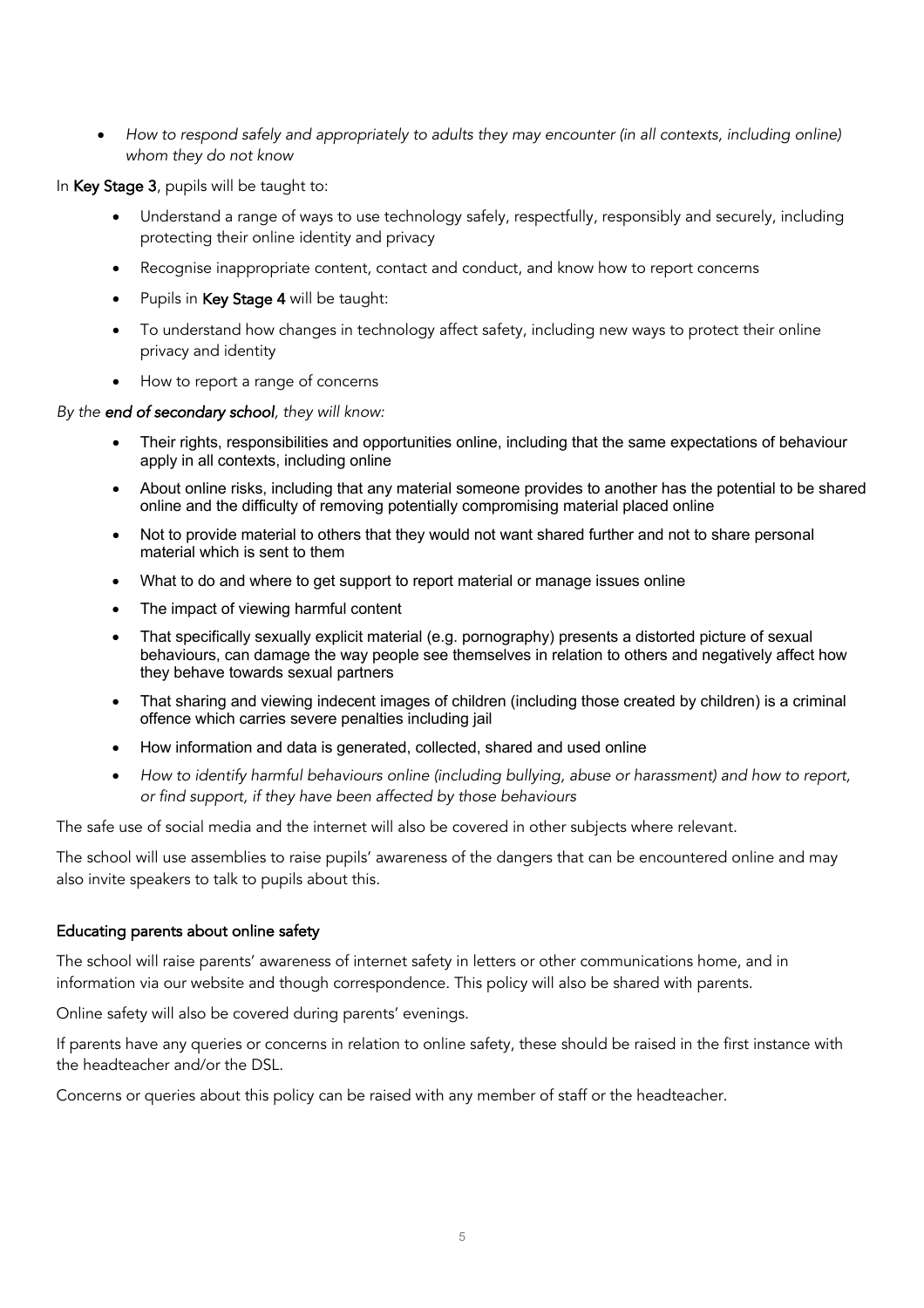# Cyber-bullying

## Definition

Cyber-bullying takes place online, such as through social networking sites, messaging apps or gaming sites. Like other forms of bullying, it is the repetitive, intentional harming of one person or group by another person or group, where the relationship involves an imbalance of power. (See also the school behaviour policy.)

## Preventing and addressing cyber-bullying

To help prevent cyber-bullying, we will ensure that pupils understand what it is and what to do if they become aware of it happening to them or others. We will ensure that pupils know how they can report any incidents and are encouraged to do so, including where they are a witness rather than the victim.

The school will actively discuss cyber-bullying with pupils, explaining the reasons why it occurs, the forms it may take and what the consequences can be. Teachers and support staff will discuss cyber-bullying with their tutor groups, and the issue will be addressed in assemblies.

Teaching staff are also encouraged to find opportunities to use aspects of the curriculum to cover cyber-bullying. This includes personal, social, health and economic (PSHE) education, and other subjects where appropriate.

All staff, governors and volunteers (where appropriate) receive training on cyber-bullying, its impact and ways to support pupils, as part of safeguarding training (see section 11 for more detail).

The school also sends information/leaflets on cyber-bullying to parents so that they are aware of the signs, how to report it and how they can support children who may be affected.

In relation to a specific incident of cyber-bullying, the school will follow the processes set out in the school behaviour policy. Where illegal, inappropriate or harmful material has been spread among pupils, the school will use all reasonable endeavours to ensure the incident is contained.

The DSL will consider whether the incident should be reported to the police if it involves illegal material, and will work with external services if it is deemed necessary to do so.

#### Examining electronic devices

School staff have the specific power under the Education and Inspections Act 2006 (which has been increased by the Education Act 2011) to search for and, if necessary, delete inappropriate images or files on pupils' electronic devices, including mobile phones, iPads and other tablet devices, where they believe there is a 'good reason' to do so.

When deciding whether there is a good reason to examine or erase data or files on an electronic device, staff must reasonably suspect that the data or file in question has been, or could be, used to:

- Cause harm, and/or
- Disrupt teaching, and/or
- Break any of the school rules

If inappropriate material is found on the device, it is up to the staff member in conjunction with the DSL or other member of the senior leadership team to decide whether they should:

- Delete that material, or
- Retain it as evidence (of a criminal offence or a breach of school discipline), and/or
- Report it to the police

Any searching of pupils will be carried out in line with the DfE's latest guidance on screening, searching and confiscation.

Any complaints about searching for or deleting inappropriate images or files on pupils' electronic devices will be dealt with through the school complaints procedure.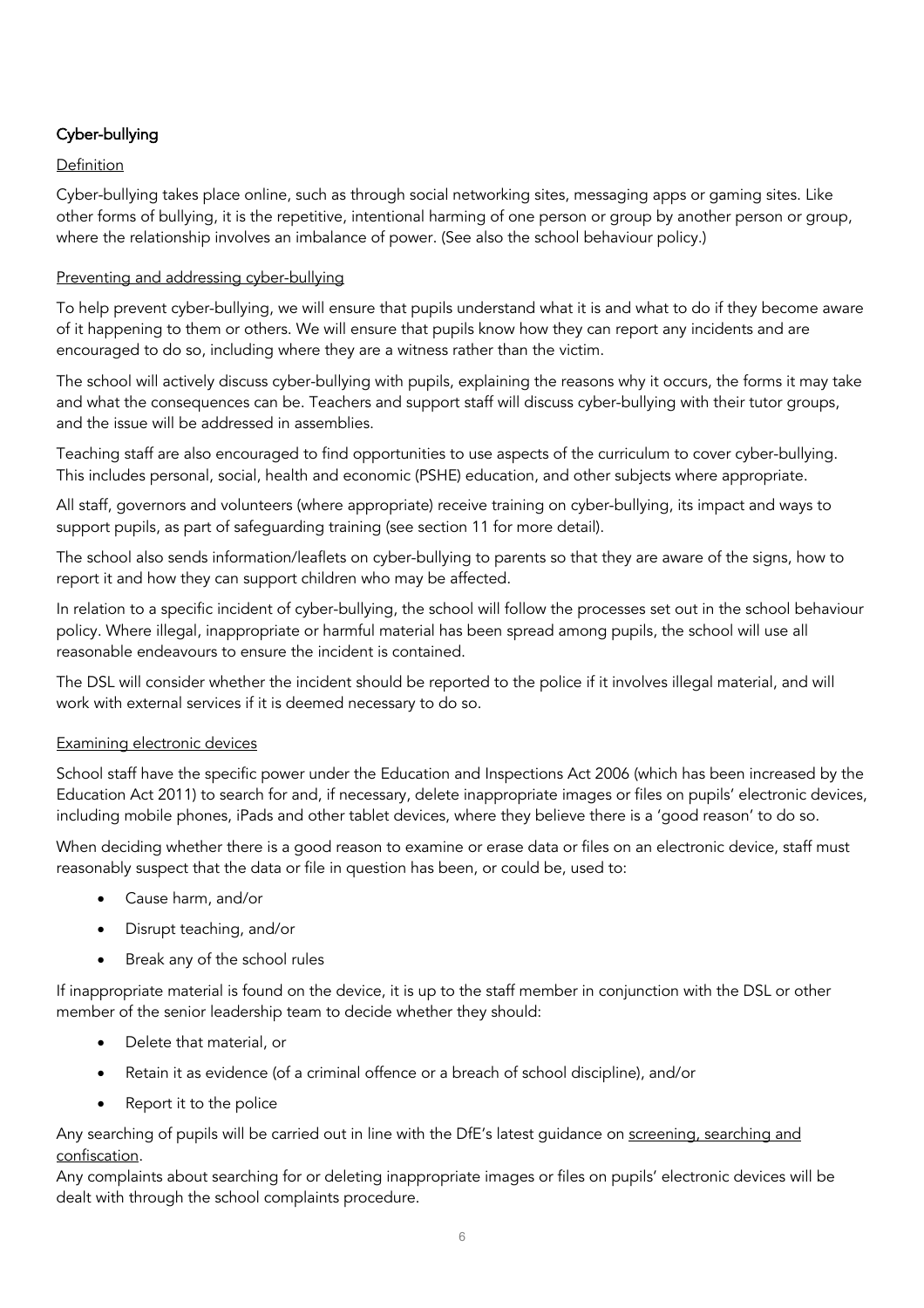## Acceptable use of the internet in school

All pupils, parents, staff, volunteers and governors are expected to sign an agreement regarding the acceptable use of the school's ICT systems and the internet (appendices 1-3). Visitors will be expected to read and agree to the school's terms on acceptable use if relevant.

Use of the school's internet must be for educational purposes only, or for the purpose of fulfilling the duties of an individual's role.

We will monitor the websites visited by pupils, staff, volunteers, governors and visitors (where relevant) to ensure they comply with the above.

More information is set out in the acceptable use agreements in appendices 1, 2 and 3 and in the schools Acceptable use policy.

#### Pupils using mobile devices in school

Pupils may bring mobile devices into school, but they should be stored in the school office upon entering the school site.

Any breach of the acceptable use agreement by a pupil may trigger disciplinary action in line with the school behaviour policy, which may result in the confiscation of their device.

#### Staff using work devices outside school

Staff members using a work device outside school must not install any unauthorised software on the device and must not use the device in any way which would violate the school's terms of acceptable use, as set out in the acceptable use policy.

Staff must ensure that their work device is secure and password-protected, and that they do not share their password with others. They must take all reasonable steps to ensure the security of their work device when using it outside school. Any USB devices containing data relating to the school must be encrypted.

If staff have any concerns over the security of their device, they must seek advice from the ICT manager.

Work devices must be used solely for work activities.

#### How the school will respond to issues of misuse

Where a pupil misuses the school's ICT systems or internet, we will follow the procedures set out in our behaviour policy. The action taken will depend on the individual circumstances, nature and seriousness of the specific incident, and will be proportionate.

Where a staff member misuses the school's ICT systems or the internet, or misuses a personal device where the action constitutes misconduct, the matter will be dealt with in accordance with the staff disciplinary procedures/staff code of conduct. The action taken will depend on the individual circumstances, nature and seriousness of the specific incident.

The school will consider whether incidents which involve illegal activity or content, or otherwise serious incidents, should be reported to the police.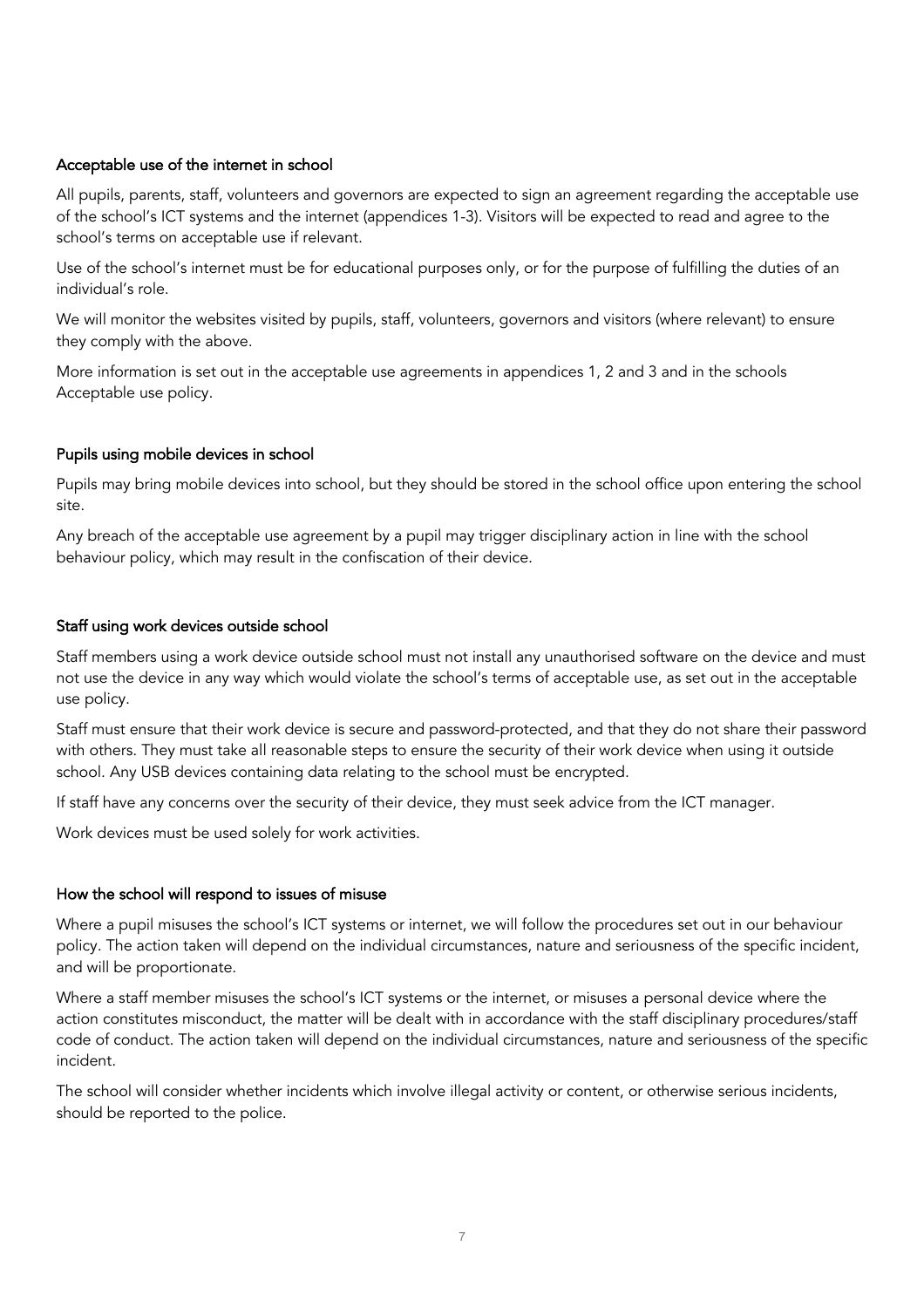## **Training**

All new staff members will receive training, as part of their induction, on safe internet use and online safeguarding issues including cyber-bullying and the risks of online radicalisation.

All staff members will receive refresher training at least once each academic year as part of safeguarding training, as well as relevant updates as required (for example through emails, e-bulletins and staff meetings).

The DSL will undertake child protection and safeguarding training, which will include online safety, at least every 2 years. They will also update their knowledge and skills on the subject of online safety at regular intervals, and at least annually.

Governors will receive training on safe internet use and online safeguarding issues as part of their safeguarding training.

Volunteers will receive appropriate training and updates, if applicable.

## Monitoring arrangements

The DSL logs behaviour and safeguarding issues related to online safety using CPOMS.

This policy will be reviewed every year by the Headteacher. At every review, the policy will be shared with the governing board.

#### Links with other policies

This online safety policy is linked to our:

- Child protection and safeguarding policy
- Behaviour policy
- Staff disciplinary procedures
- Data protection policy and privacy notices
- Complaints procedure
- ICT and internet acceptable use policy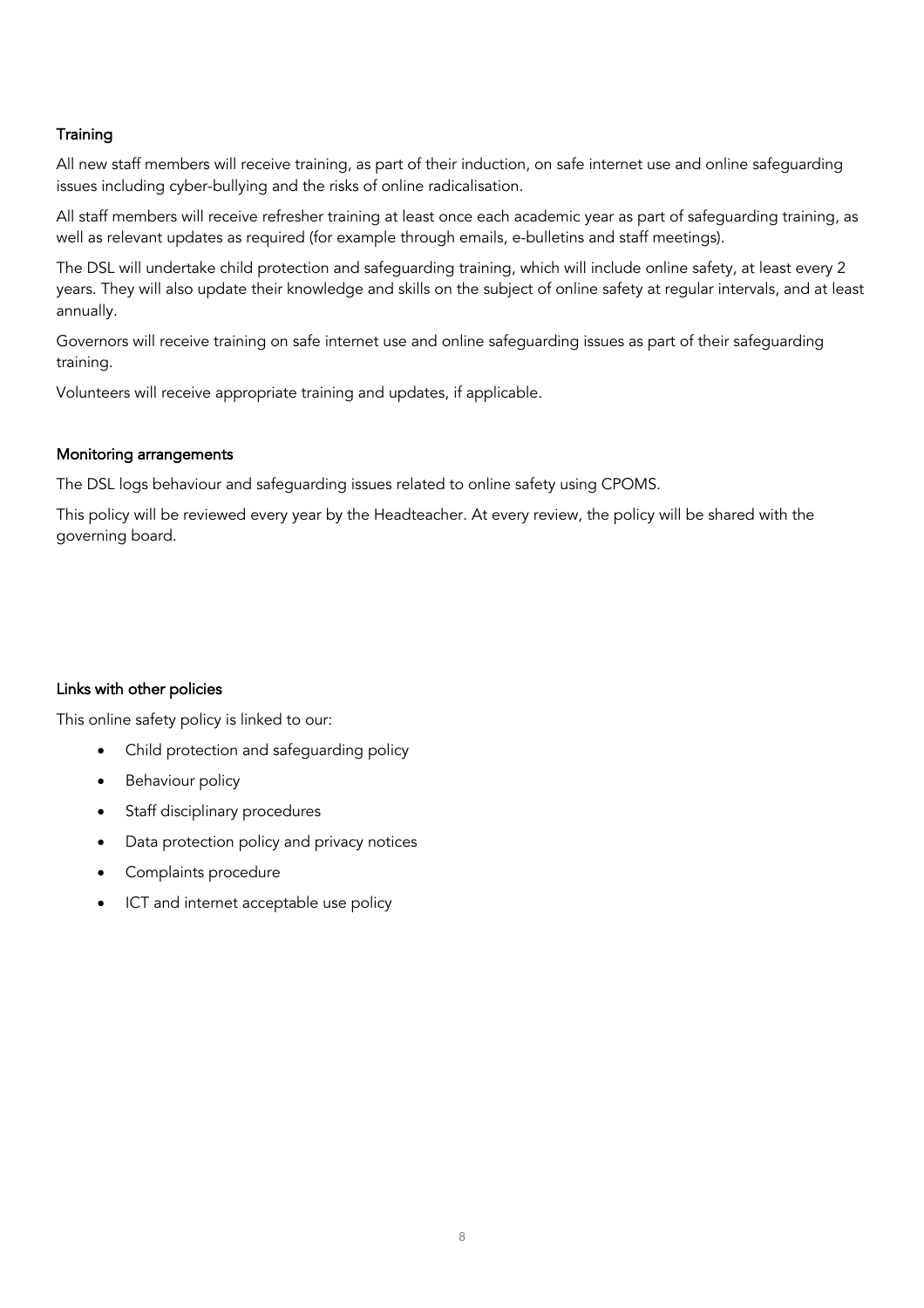## Appendix 1: EYFS and KS1 acceptable use agreement (pupils and parents/carers)

# ACCEPTABLE USE OF THE SCHOOL'S ICT SYSTEMS AND INTERNET: AGREEMENT FOR PUPILS AND PARENTS/CARERS

#### Name of pupil:

#### When I use the school's ICT systems (like computers) and get onto the internet in school I will:

- Ask a teacher or adult if I can do so before using them
- Only use websites that a teacher or adult has told me or allowed me to use
- Tell my teacher immediately if:
	- o I click on a website by mistake
	- o I receive messages from people I don't know
	- o I find anything that may upset or harm me or my friends
- Use school computers for school work only
- I will be kind to others and not upset or be rude to them
- Look after the school ICT equipment and tell a teacher straight away if something is broken or not working properly
- Only use the username and password I have been given
- Try my hardest to remember my username and password
- Never share my password with anyone, including my friends.
- Never give my personal information (my name, address or telephone numbers) to anyone without the permission of my teacher or parent/carer
- Save my work on the school network
- Check with my teacher before I print anything
- Log off or shut down a computer when I have finished using it

## I agree that the school will monitor the websites I visit and that there will be consequences if I don't follow the rules.

| Signed (pupil): | Jate: |
|-----------------|-------|
|                 |       |

Parent/carer agreement: I agree that my child can use the school's ICT systems and internet when appropriately supervised by a member of school staff. I agree to the conditions set out above for pupils using the school's ICT systems and internet, and for using personal electronic devices in school, and will make sure my child understands these.

|--|